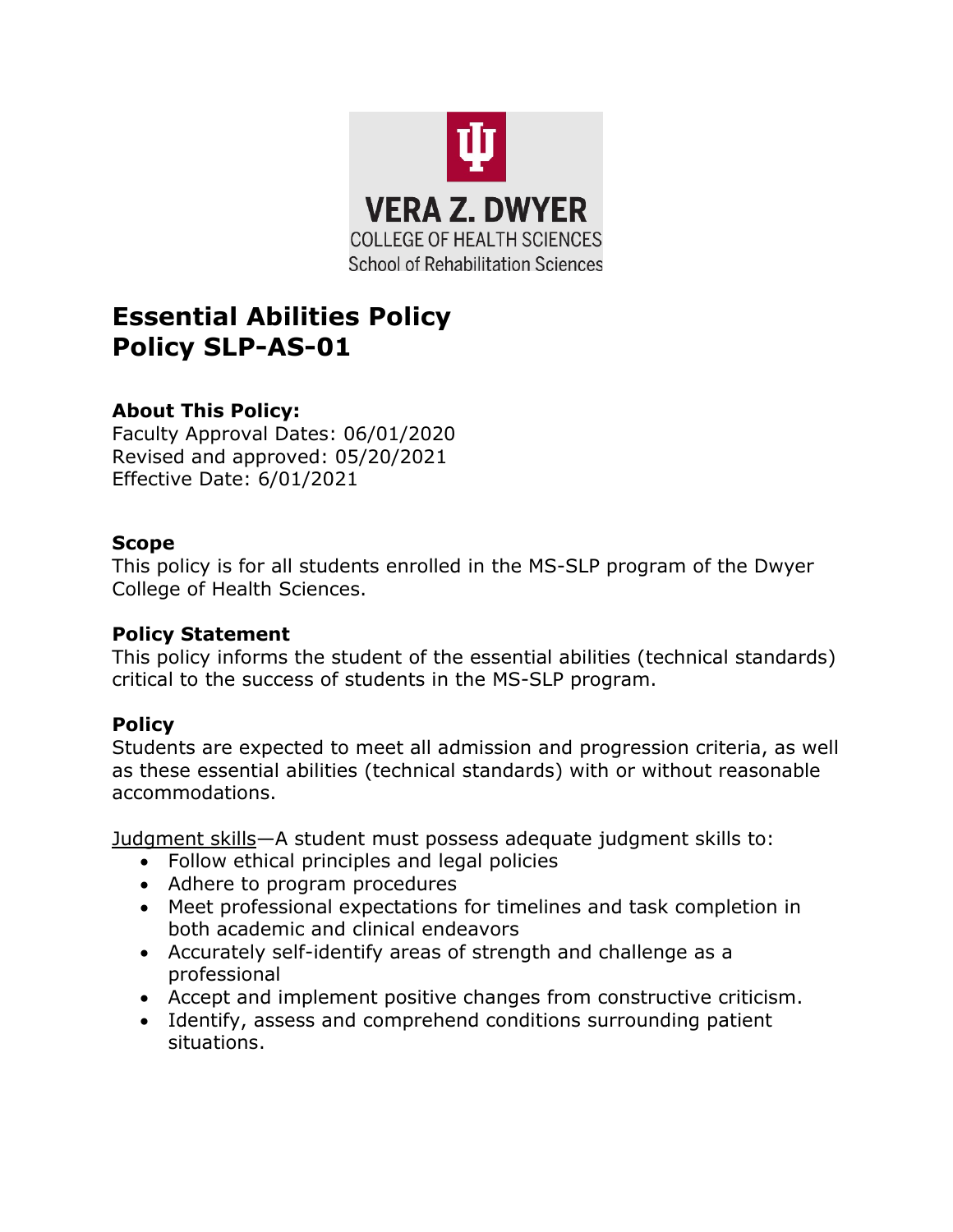Sensory/observational-A student must possess adequate sensory skills of vision, hearing, tactile, and smell to:

- Visually and auditorily identify normal and disordered—fluency, articulation, voice, resonance, respiration characteristics, oral and written language in the areas of semantics, pragmatics, syntax, morphology and phonology, hearing and balance disorders, swallowing, cognition, social interaction related to communication.
- Identify the need for alternative modalities of communication.
- Visualize and identify anatomic structures
- Visualize and discriminate imaging findings.
- Identify and discriminate findings on imaging studies.
- Discriminate text, numbers, tables and graphs associated with diagnostic instruments and tests.
- Recognize when a patient's family does or does not understand the clinician's written and/or verbal communication.

Motor-A student must possess adequate motor skills to:

- Sustain necessary physical activity level in required classroom and clinical activities.
- Respond quickly to provide a safe environment for patients in emergency situations including fire, choking, etc.
- Access transportation to clinical and academic placements.
- Participate in classroom and clinical activities for the defined workday.
- Efficiently manipulate testing and treatment environment and materials without violation of testing protocol and with best therapeutic practice.
- Manipulate patient-utilized equipment (e.g. durable medical equipment to include AAC devices, hearing aids, etc.) in a safe manner.
- Access technology for clinical management (e.g. billing, charting, therapy programs, etc.)

Communication-A student must possess adequate communication skills to:

- Communicate proficiently in both oral and written English language.
- Possess reading and writing skills sufficient to meet the curriculuar and clinical demands.
- Perceive and demonstrate appropriate non-verbal communication for culture and context.
- Modify communication style to meet the communication needs of patients, caregivers, and other persons served.
- Communicate professional and intelligibly with patients, colleagues, other healthcare professionals and community or professional groups.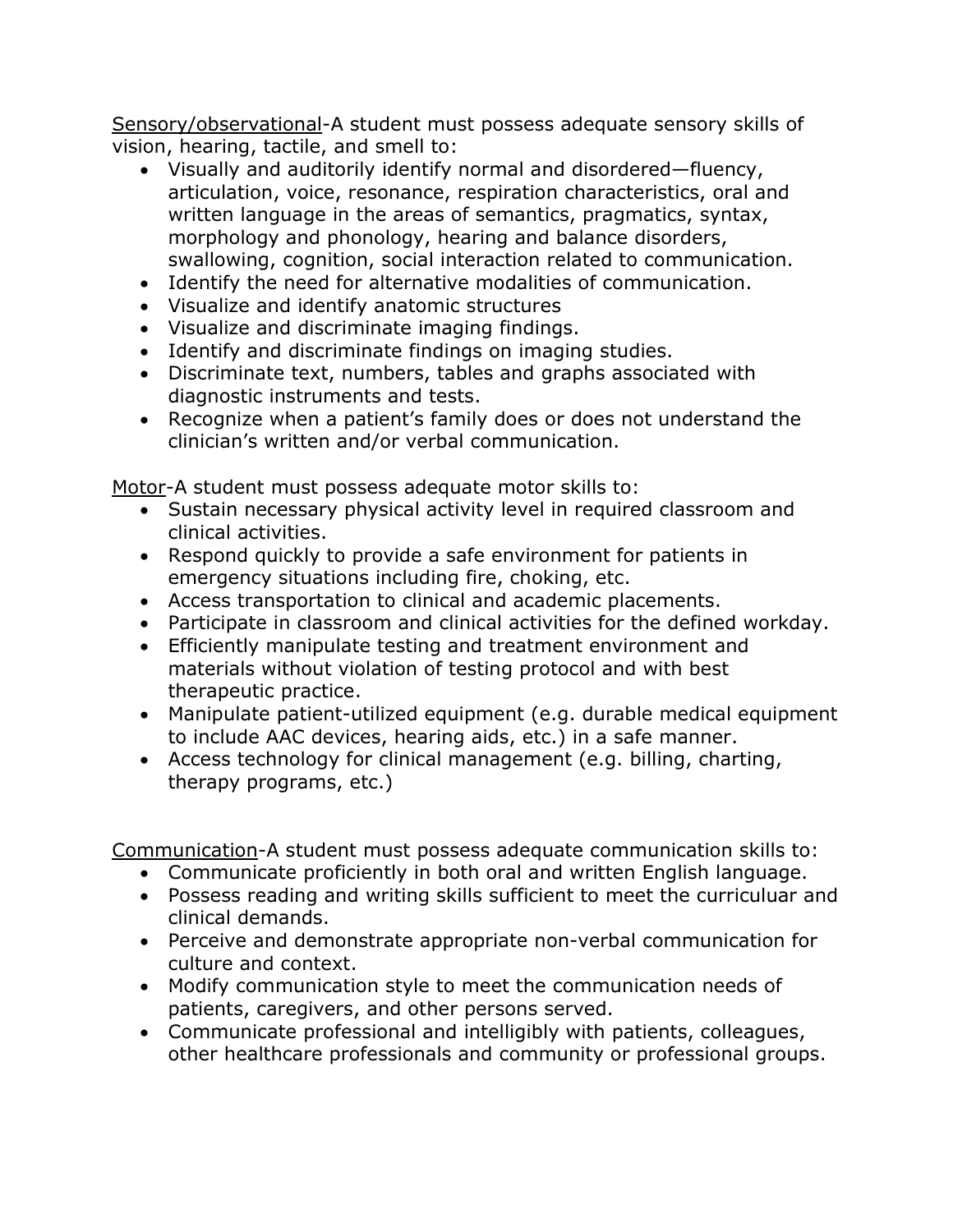- Communicate professional, effectively, and legibly on patient documentation reports, and scholarly papers required as a part of coursework and professional practice.
- Convey information accurately with relevance and cultural sensitivity.

Behavioral/Social: A student must possess adequate behavioral and social attributes to:

- Display mature empathetic and effective professional relationships by exhibiting compassion, integrity, and concern for others.
- Recognize and show respect for individuals with disabilities and for individuals of different ages, genders, race, religions, sexual orientation, and cultural and socioeconomic backgrounds.
- Conduct oneself in an ethical and legal manner, upholding the ASHA Code of Ethics and University and federal privacy policies.
- Maintain general good physical and mental health and self-care in order not to jeopardize the health and safety of self and others in the academic and clinical settings.
- Adapt to changing and demanding environments, which includes maintaining both professional demeanor and emotional health.
- Manage the use of time effectively to complete professional and technical tasks within realistic time constraints.
- Accept appropriate suggestions and constructive criticism, and respond by modification of behaviors.
- Dress appropriately and professionally.

Intellectual/Cognitive skills-A student must possess adequate intellectual and cognitive skills to:

- Comprehend, retain, integrate, synthesize, infer, evaluation, and apply written and verbal information sufficient to meet curricular and clinical demands.
- Identify significant findings from history, evaluation, and data to formulate a diagnosis and develop a treatment plan.
- Solve problems, reason, and make sound clinical judgments in patient assessment, diagnostic and therapeutic plan and implementation.
- Self-evaluate, identify, and communicate limits of one's own knowledge and skill to appropriate professional level and be able to identify and utilize resources in order to increase knowledge.
- Utilize detailed written and verbal instruction in order to make unique and dependent decision.

Other essential behavioral attributes: ability to engage in activities consistent with safe speech-language pathology practice without demonstrated behaviors of addiction to, abuse of, dependence on alcohol or other drugs that may impair behavior or judgment. The student must